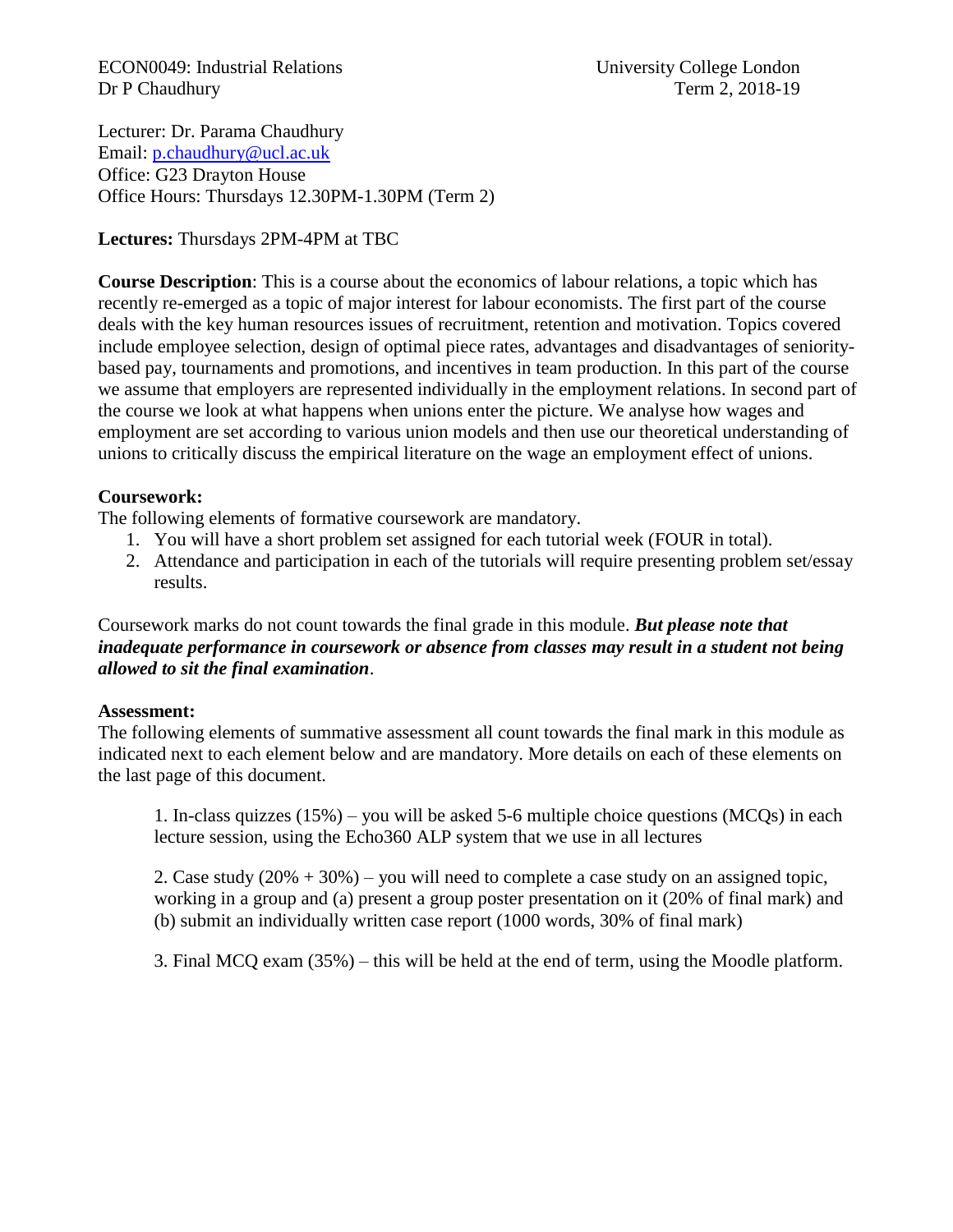# **Readings**

Please note that there is *no need to purchase* any textbooks as the material is mostly based on my notes and outside readings. So as long as you have access to the books (e.g. through the library), you should be fine.

The main text relevant to the first part is Lazear, E. P., and M. Gibbs, 2008, *Personnel Economics in Practice*, John Wiley & Sons (henceforth referred to as LG). You can also use the earlier edition of this book, Lazear, E. P., 1998, *Personnel Economics for Managers*, John Wiley & Sons.

The main text relevant to the second part is Booth, A.L., 1995, *The Economics of the Trade Union*, Cambridge: Cambridge University Press (henceforth referred to as AB). For both parts of the course, you can also consult the relevant chapters in two excellent labour textbooks, one by G. Borjas and the other by R. Ehrenberg and R. Smith. Please note that additional readings will be posted on the Lecture materials tab on Moodle and these are all included in the material for the final exam.

In addition to the following, you will be assigned a set of *readings for the case studies* which will be useful for your group presentation and case report.

Labour market overview

• AB Chapter 2.

• Burgess, S., 1999, The Reallocation of Labour: An International Comparison Using Job Tenure, CEP Discussion Papers 0416, Centre for Economic Performance, LSE.

• Lazear, E. P., 2000, The Future of Personnel Economics, *Economic Journal* 110, F611-F639.

# Hiring employees

- LG, Chapters 1 and 2
- <http://www.cnn.com/2008/LIVING/worklife/10/29/cb.job.seekers.employers/index.html>
- •<http://www.nbc.com/the-office/video/branch-closing/116285>

•<http://www.youtube.com/watch?v=96Yo5Fi4sTk&feature=related> and [http://www.youtube.com/watch?v=vxj1RDbp\\_iE](http://www.youtube.com/watch?v=vxj1RDbp_iE)

• Baron, J. and D.M. Kreps, 1999, *Strategic Human Resources*, John Wiley & Sons, Chapter 14.

• Brown, C., 1990, Firms' Choice of Method of Pay, *Industrial and Labor Relations Review* 43, 165S-183S.

• Holzer, H., 1987, Hiring Procedures in the Firm: Their Economic Determinants and Outcomes, NBER WP 2185.

# The training decision

- LG, Chapters 3 and 4
- Barrow, L. and C Rouse, 2005, "Does College Still Pay", *The Economist's Voice*, vol. 2 (BE Press)
- Baron, J. and D.M. Kreps, 1999, *Strategic Human Resources*, John Wiley & Sons, Chapter 15.
- Ehrenberg, R.G. and R.S. Smith, 2003, *Modern Labor Economics*, New York: Addison Wesley,

pp.141-160. (Ninth Edition: pp. 153-163 on 'Training Investments' and 'Hiring Investments' as quasifixed labour costs, as well as Chapter 9 on Human Capital.)

• Kletzer, L., 1998, Job Displacement, *Journal of Economic Perspectives* 12, pp. 115-136

Motivating employees: Piece rates, time-based pay, efficiency wages and seniority

• LG, Chapters 9,10 and 11.

•<http://www.econ.ucsb.edu/~babcock/Mathewson.pdf>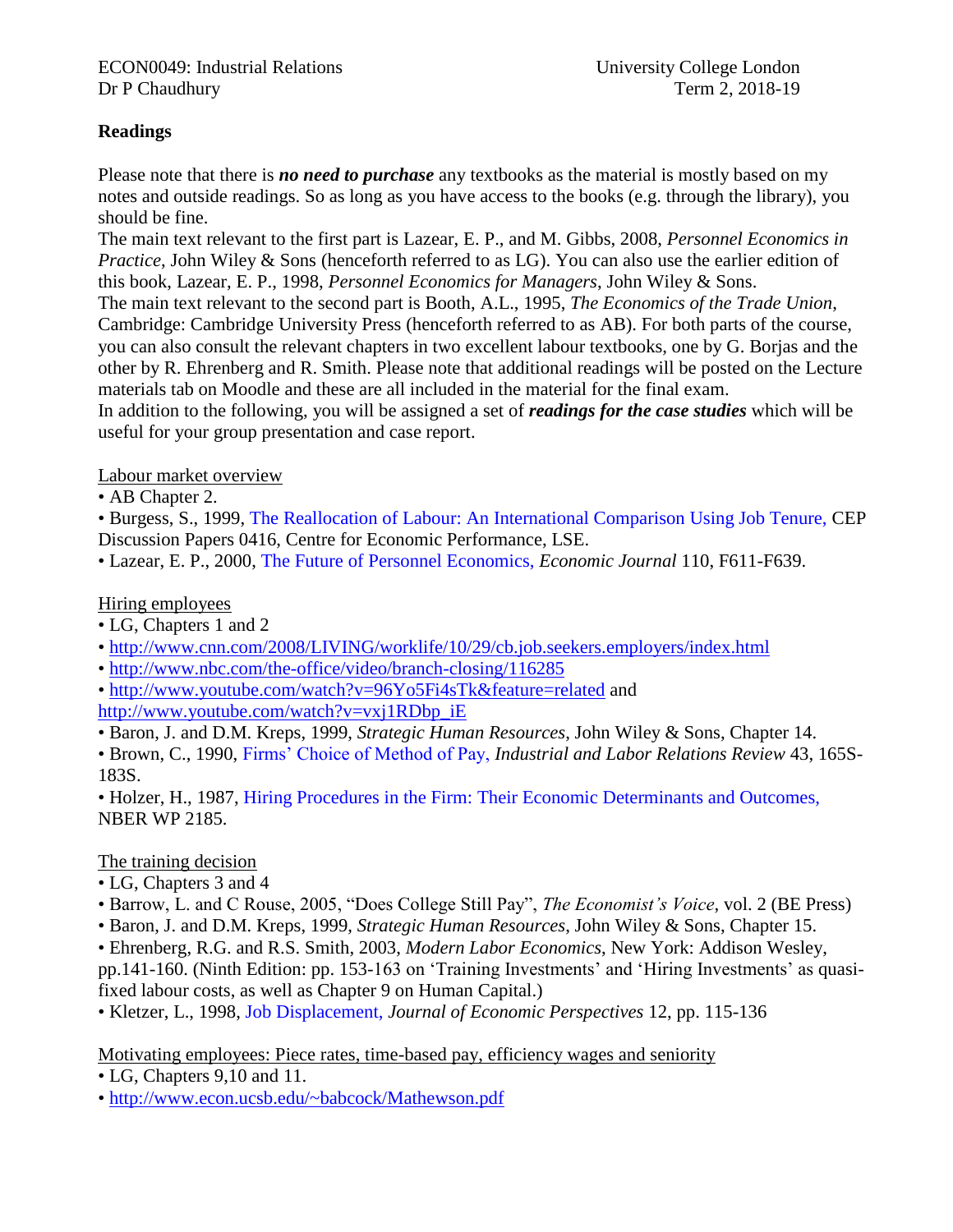#### ECON0049: Industrial Relations University College London Dr P Chaudhury Term 2, 2018-19

- • [http://money.cnn.com/2008/09/05/retirement/take\\_buyout.moneymag/index.htm](http://money.cnn.com/2008/09/05/retirement/take_buyout.moneymag/index.htm)
- • [http://www.businessweek.com/magazine/content/07\\_46/b4058065.htm](http://www.businessweek.com/magazine/content/07_46/b4058065.htm)
- • [http://www.newyorker.com/archive/2002/07/22/020722fa\\_fact?currentPage=1](http://www.newyorker.com/archive/2002/07/22/020722fa_fact?currentPage=1)

[•http://www.slate.com/articles/arts/the\\_undercover\\_economist/2006/12/were\\_watching\\_you\\_slacker.h](http://www.slate.com/articles/arts/the_undercover_economist/2006/12/were_watching_you_slacker.html?nav=tap3) [tml?nav=tap3](http://www.slate.com/articles/arts/the_undercover_economist/2006/12/were_watching_you_slacker.html?nav=tap3)

• Baron, J. and D.M. Kreps, 1999, *Strategic Human Resources*, John Wiley & Sons, Chapters 10 and 11.

• Brickley, Smith, Zimmerman, *Organizational Architecture*, Chicago: Richard D. Irwin, Chapters 11 and 12 (Third edition, Chapters 14 and 15).

• Lazear, E., 2000, Performance Pay and Productivity, *American Economic Review* 90, 1346-61.

# Economic models of trade unions

• AB Chapters 4 and 5.

• Farber, H., 2001, Notes on the Economics of Labor Unions, Princeton University Industrial Relation Sections, Working Paper 452.

• McDonald, I.M. and R.M. Solow, 1981, Wage Bargaining and Employment, *American Economic Review* 71, pp. 896-908.

The impact of unions: union wage mark-ups, employment, investment and profitability

• AB Chapters 6 and 7.

• DiNardo, J. and D. Lee, 2004, Economic Impacts of New Unionization On Private Sector Employers: 1984-2001, *Quarterly Journal of Economics* 119, 1383-1441.

• Freeman, R.B., 1980, The Exit-Voice Tradeoff in the Labor Market: Unionism, Job Tenure, Quits, and Separations, *Quarterly Journal of Economics* 94, 643-673. [JSTOR]

• Machin, S., 2000, Union Decline in Britain, *British Journal of Industrial Relations* 38: 631-46.

• Pencavel, J., 2003, The Surprising Retreat of Union Britain, NBER working paper 9564.